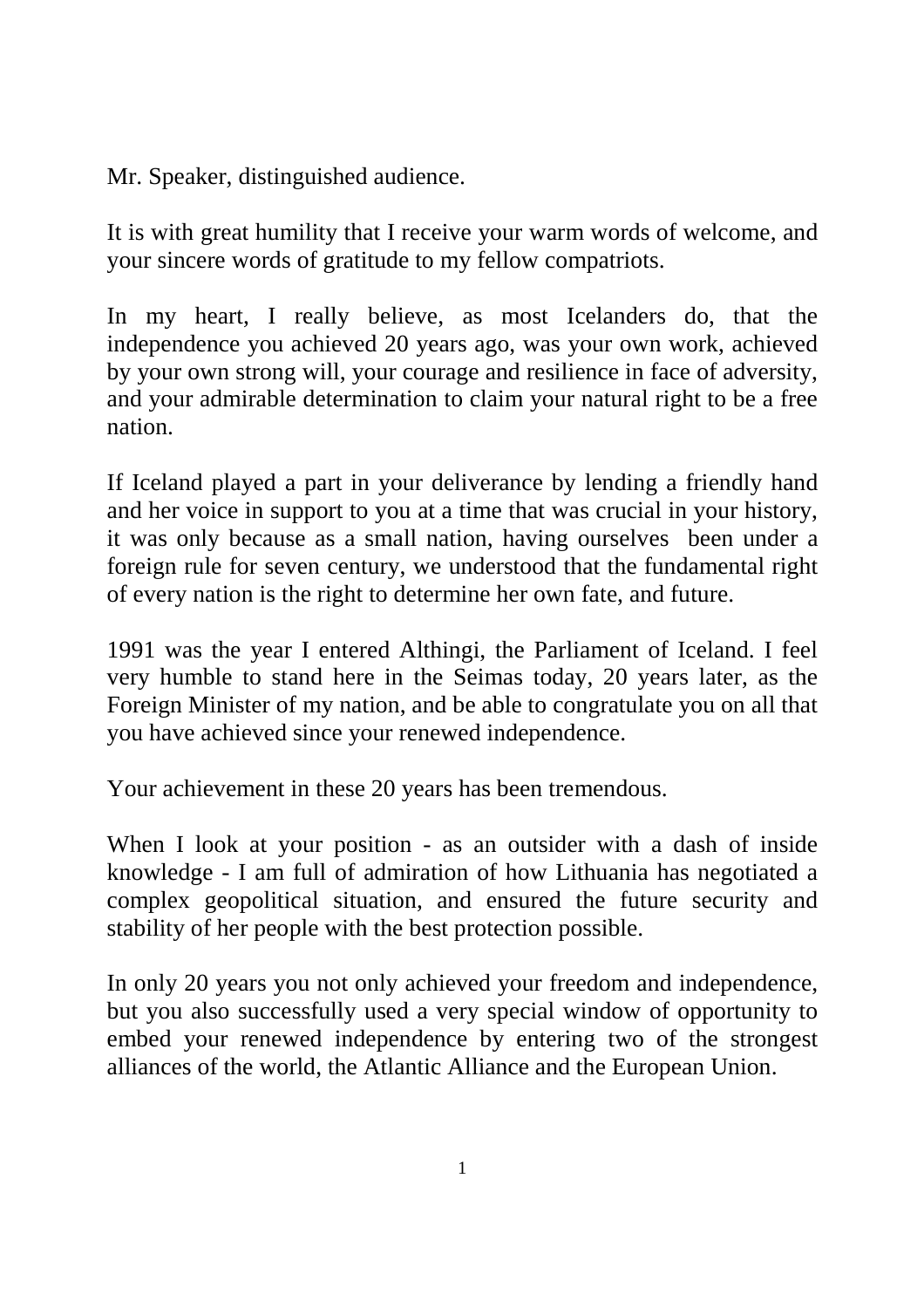From my point of view, as an icelandic politician, the Lithuanian example is the story of how a small, but a united nation with a strong sense of her own capabilities, with a leadership that rose to the occasion, could right the wrongs of the past and construct a safe harbour in trechecous waters of realpolitik.

Today, you may be worried about the present economic crisis, but as we know in Iceland, a tough and determined nation can negotiate a financial crisis. Despite present difficulties your story is a story of success, a great success indeed.

I have come to tell you – from five degrees below zero in Reykjavik to fifteen degrees below in Vilnius last night– that Lithuania has a very special place in the hearts of the Icelandic people. We are very proud of having played a small part in your courageous struggle for freedom and independence.

We are proud of how well you have played your cards in the world, and we are proud of being counted among your best friends. It is a friendship we value deeply, and will never forget.

\* \* \*

My short visit today is a celebration of the fact, that precisely today, 20 years ago, Althingi unanimously adopted the resolution supporting Lithuania's independence and stated Iceland's intention to open up diplomatic relations with Lithuania.

I remember vividly the consensus inside and outside Parliament in 1990 and 91 on providing political support to the democratic struggle of the Lithuanian people. The whole nation quickly grasped the intensity and enormity of the events taking place in the Baltic states, not least the sheer determination of the people of Lithuania. Your struggle was a part of our everyday news, of our own political debate and even the kids recognized the face of Vytautas Landsbergis on our TV-screens.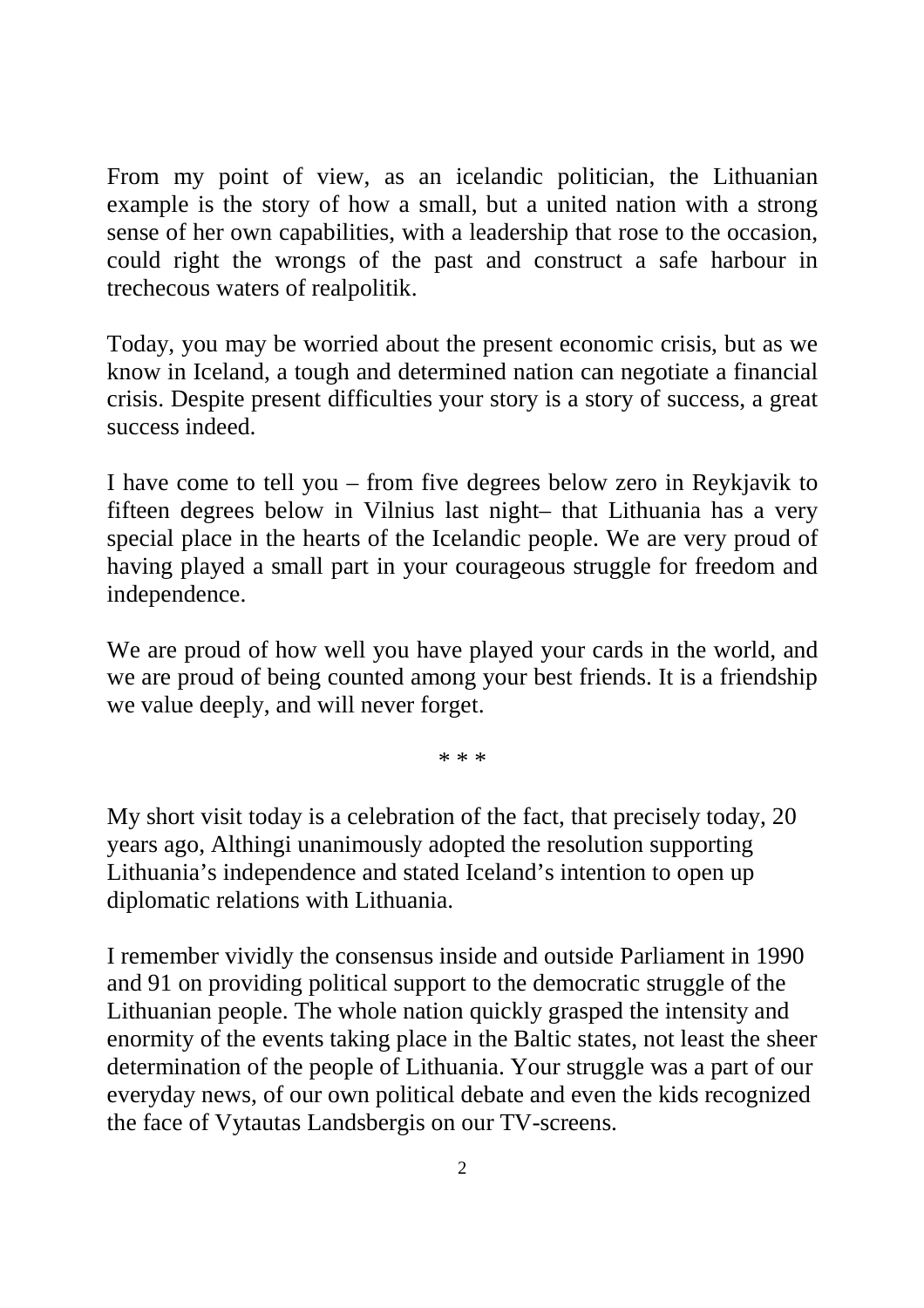It is with pride that I recall the strong effort the Icelandic leaders put into furthering your cause. I was very proud of the leader of my party, Foreign Minister, Jón Baldvin Hannibalsson, who was a courageous and charismatic leader who spoke out consistently and strongly for the Baltic cause.

He, as well as other Icelandic parliamentarians, used every opportunity and every platform, be it the UN, Nato, or the Council for Europe, to relentlessly rally friends and neighbours for the support of the Baltic states.

It was said at the time that that it would be a folly for a small country like Iceland to recognize the independence of Lithuania, which you already had declared in March the year before. Experienced politicians in some of the bigger countries maintained, at least privately, that nobody would follow the example of Iceland. Some offered nice words, others showed understanding, but the great majority of the international community was hesitant.

Some countries voiced their fear that support for the Lithuanian cause risked undermining President Gorbachev and bringing hardliners back to power in Moscow. These voices were also heard in Iceland.

The Soviets were not happy and protested strongly at the declared intentions of Iceland. They maintained our policy was incompatible with the UN Charter and the Helsinki Final Act. At precisely the same time we were as well engaged in re-negiotions on trade-agreements with the Soviet Union, that were important for a small nation. We faced a difficult choice.

At the same time as the Soviets strengthened their grip on Lithuania and the other Baltic states, most of your neighbours in Central and Eastern European States had firmly embarked on the road to independence, democracy and freedom. It seemed almost as if the Baltic states were to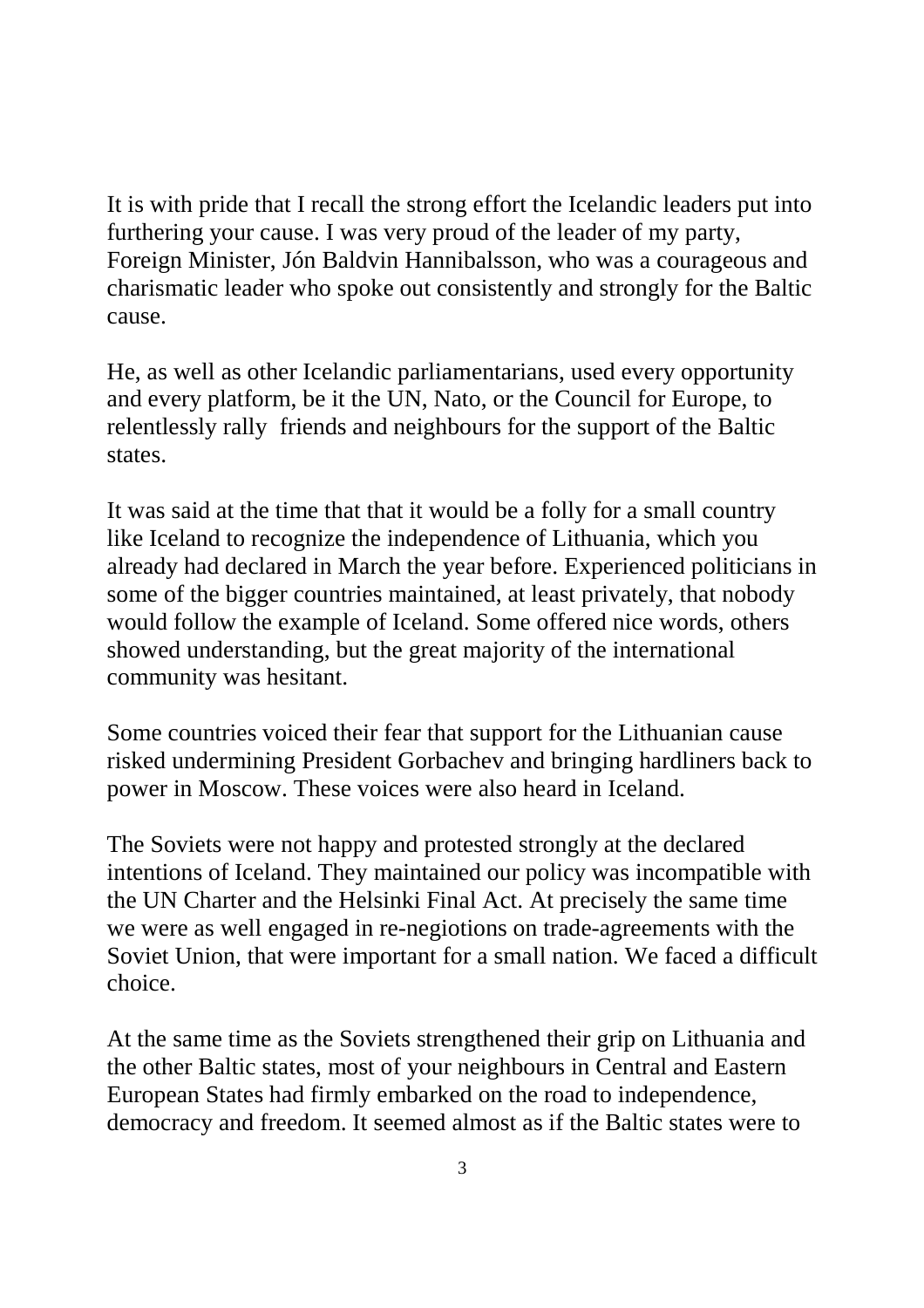be sacrificed in the great game of real-politics for the second time in less than a century.

President Landsbergis had been in close contact with Icelandic politicians and since his younger days had personal contacts into the circle of Foreign Minister Hannibalsson. In October 1990 he came on an official visit to Iceland. He used all his considerable powers of persuasion to encourage Iceland to act - and even played the piano to key ministers.

We were fortunate that at the time we had a Government and a Foreign Minister that lived up to the maxim that "Difficulty is the excuse history never accepts."

A few months later, in the middle of the night during the darkest days of January, President Landsbergis called Jón Baldvin Hannibalsson and said: "If you mean anything of what you have said, you have to come to Vilnius and see for yourself what is going on."

Two days later the Soviets attacked the TV tower and 14 innocent people lost their lives. Their tragic deaths caused deep grief and great anger but their blood wasn´t shed in vain. The tragedy became an inspiration for many and it became clear that the Lithuanians would not give up.

Foreign Minister Hannibalsson stepped up his efforts. As a Foreign Minister from a NATO member country, he – as you all know symbolically travelled to the Baltic states, walked among the protesters, and declared the unwavering support of the Icelandic people.

Upon his return to Iceland the Government issued a statement of support and on this day in 1991 Althingi passed the resolution where Iceland's recognition of Lithuania's independence from 1922 was re-affirmed and stated loud and clear that Iceland intended to open up diplomatic relations with Lithuania as soon as possible.